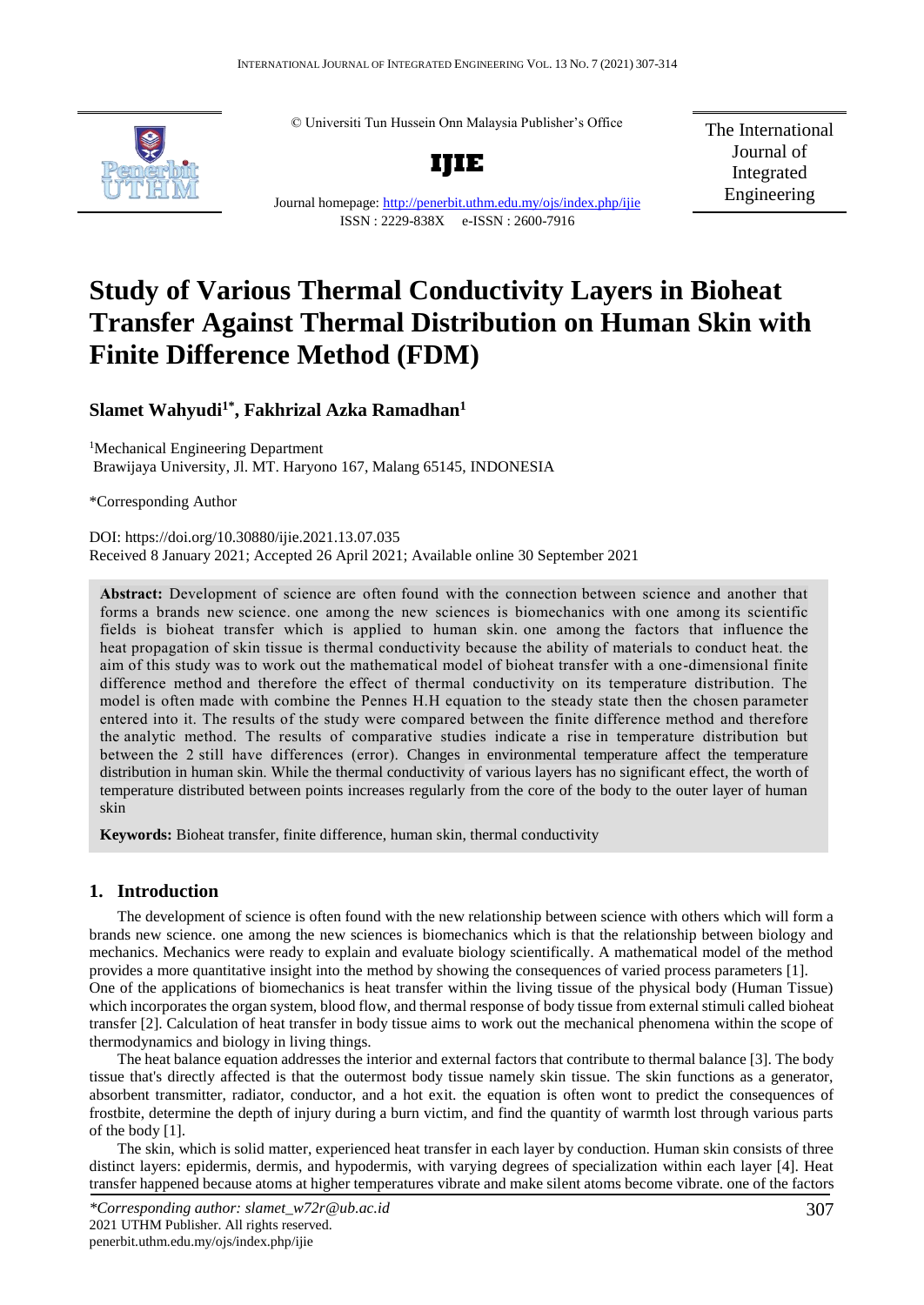influencing the heat propagation of human skin tissue is thermal conductivity [5]. Thermal conductivity is defined because of the ability of a cloth to conduct heat. Thermal conductivity is the nature of cloth and shows the quantity of heat flowing. skin tissue has various layers and every layer features a different thermal conductivity some researcher has researched bioheat transfer for instance [6] examined the analysis of one-dimensional transfer bioheat by the finite element method on the skin. during this study mathematical model of warmth transfer within the body of the human mean using the finite element method have made. The calculation results of the finite elements with analytic solutions were telling that the more points used, are going to be more precise the analytical results. Another example has been done by researchers using the non-Fourier fractional model et al. [7],[8],[9],[10] which surely cases explored the appliance [11],[12]. However, the calculation still uses parameters that are equated with water, and therefore the thermal conductivity parameter of the skin is merely considered one thermal conductivity.

#### **2. Material and Methods**

This study does the numerical analysis of mathematical models bioheat transfer on human skin with the thermal conductivity of the different layers as shown in Figure 1 using finite difference method, results identified from this study are model mathematics bioheat transfer on human skin by the finite difference method and the temperature distribution on the 5, 10, and 15 points

First prepare the tools needed for data processing, namely MATLAB. Continued with the mathematical model of bioheat transfer using the Pennes equation customized with boundary conditions the form length and the variation of thermal conductivity. After that insert the parameters in the calculation that have been determined include independent variables that used is the Environmental Temperature of 294 K as the temperature in the night of 296.86 K, as the temperature in the morning of 302.3 K as the temperature in the evening and amounts of points. The dependent variable observed in this study is the distribution of heat on the skin, the variables controlled in the research is the different thermal conductivity in each layer in the system of 310 K. After the process completes the calculation, results will be analyzed and made a discussion about heat transfer that occurs. Results on any point and temperature conditions will be compared with the analytical formula. Results will be analyzed and discussed to be concluded.



**Fig. 1 Layers of Human skin**

### **3. Model Description**

The Pennes Equation [2] is widely used in analyzing heat transfer in living things. The equation has described the influence of blood perfusion in the temperature distribution of tissues. In general, one-dimensional Penne's equations as shown in equation (1).

$$
\rho C_p \frac{\partial T}{\partial t} = -\frac{d}{dx} \left( k \frac{T_0(x)}{dx} \right) - \omega_b \rho_b C_b \left( T_a - T_0(x) \right) - Q_m \tag{1}
$$

Under steady state, there is no stored heat [6], obtained equation (2).

$$
-\frac{d}{dx}\left(k\frac{T_0(x)}{dx}\right) - \omega_b \rho_b C_b \left(T_a - T_0(x)\right) - Q_m = 0
$$
\n(2)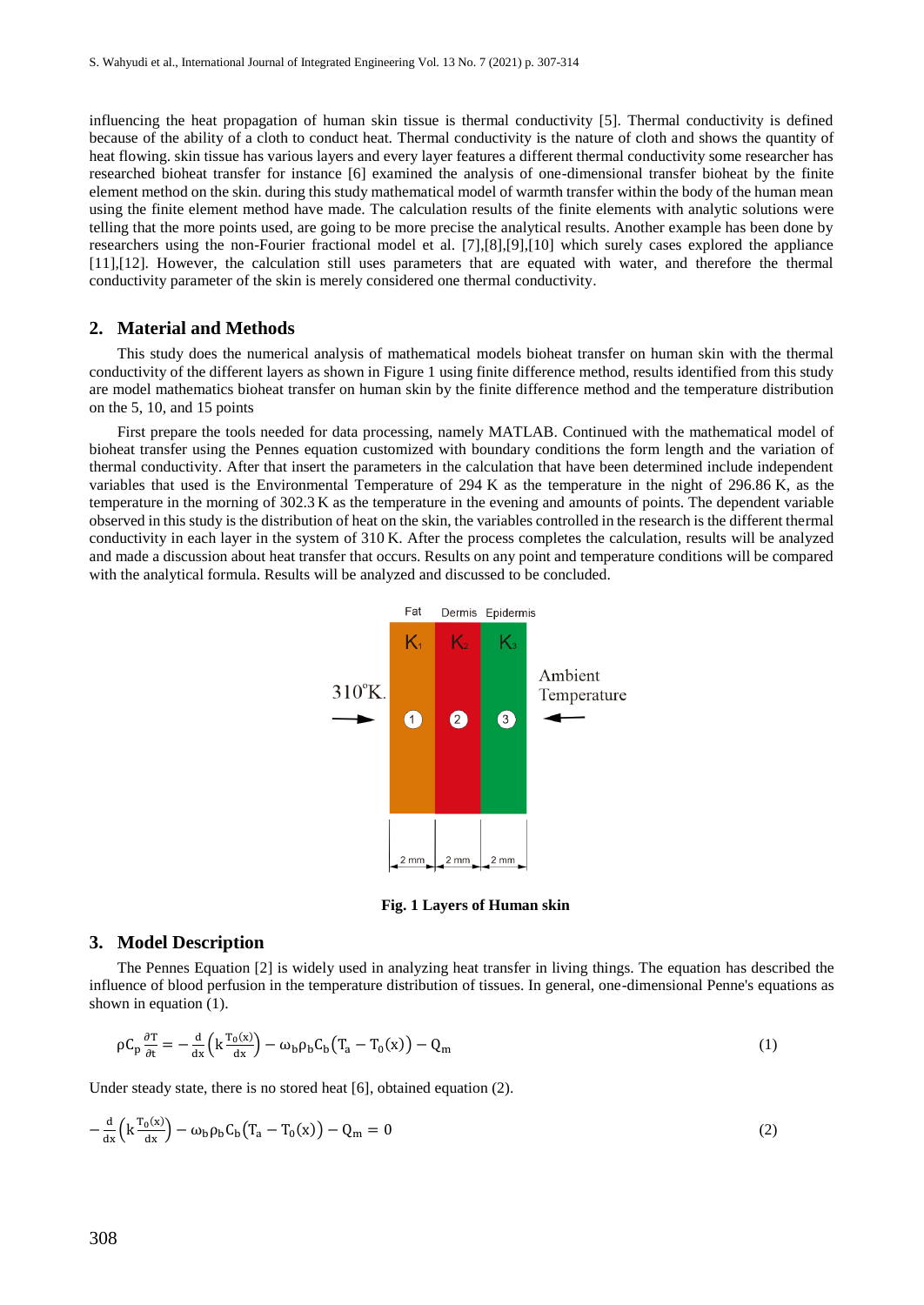The equation (2) was solved using the Finite Difference Method (FDM) in the second-order  $T_0(x)$  [5] can be stated as shown in equation (3):

$$
\frac{d^2T_0(x)}{dx^2}\bigg]_m \approx \frac{\frac{dT_0}{dx}\bigg|_{m+1/2} - \frac{dT_0}{dx}\bigg|_{m-1/2}}{\Delta x} = \frac{T_{m+1} - 2T_m + T_{m-1}}{\Delta x^2} \tag{3}
$$

When equation (2) is substituted using equation (3), obtained equation (4)

$$
\left(k\frac{T_{m+1}-2T_m+T_{m-1}}{dx^2}\right) + \omega_b \rho_b C_b (T_a - T_0(x)) + Q_m = 0
$$
\n(4)

# **Table 1 - Equation symbol description**

| <b>Symbol</b>           | <b>Description</b>               | Unit                                   |
|-------------------------|----------------------------------|----------------------------------------|
|                         | <b>Tissue Density</b>            | $\text{Kg m}^{-3}$                     |
| $C_{p}$                 | Tissue Specific Heat             | $J$ kg <sup>-1</sup> $K$ <sup>-1</sup> |
| T                       | <b>Tissue Temperature</b>        | K                                      |
| K                       | Thermal Conductivity             | $W m^{-1} K^{-1}$                      |
| $T_0(x)$                | Tissue Temperature in x          | K                                      |
| X                       | Distance                         | m                                      |
| $\square_{\mathbf{b}}$  | <b>Blood Perfusion</b>           | S                                      |
| $\rho_{\rm b}$          | <b>Blood Density</b>             | $kg \, \text{m}^{-3}$                  |
| $C_{b}$                 | <b>Blood Specific Heat</b>       | $J kg^{-1} K^{-1}$                     |
| $T_a$                   | <b>Artery Temperature</b>        | K                                      |
| $\mathsf{Q}_\mathrm{m}$ | <b>Metabolic Heat Generation</b> | $W m-3$                                |

The equation (4) can be simplified as shown in equation (5)

$$
\frac{1}{\Delta x^2}T_{m+1} + \left(-\frac{2}{\Delta x^2} - \frac{\rho \omega C}{k}\right)T_m + \frac{1}{\Delta x^2}T_{m-1} = -\frac{Q_m}{k} - \frac{\rho \omega C}{k}T_a
$$
\n(5)

The human skin layer is defined in  $x = 0$  to  $x = L$  using a total length of 6 mm. and in determining the distance at each point [5] using equation (6).

$$
\Delta x = \frac{L}{N-1} \tag{6}
$$

Thermal conductivity in more than one region uses:

$$
K = \frac{k_1 + k_2 + k_3}{3} \tag{7}
$$

At  $x = 6$  mm there is the effect of convection from the environment to the epidermal skin layer so that at the point of temperature and convection point of the skin layer can be expressed by:

$$
H_0 \Delta T = H_0 (T_{\min} - T_{m-1})
$$
\n<sup>(8)</sup>

In the case of  $x = 6$  mm the equation become*s* 

$$
\left(-H_0 - \frac{K}{\Delta x} - \frac{\rho \omega C}{2} \Delta x\right) T_{m-1} + \frac{K}{\Delta x} T_{m-2} = -\frac{Q_m}{2} \Delta x - \frac{\rho \omega C}{2} \Delta x (T_a) - H_0(T_{\min})\tag{9}
$$

The results of the model will be compared with the results of analytic formulas [13]

$$
T_0(x) = T_0 + \frac{\left(T_c - T_a - \frac{Q_{\text{met}}}{\omega_b \rho_b c_b}\right)\left(\sqrt{A} \cosh\left(\sqrt{A}x\right) + \frac{h}{K} \sinh\left(\sqrt{A}x\right)}{\sqrt{A} \cosh\left(\sqrt{A}L\right) + \frac{h}{K} \sinh\left(\sqrt{A}L\right)}\frac{h}{\sqrt{A} \cosh\left(\sqrt{A}L\right) + \frac{h}{K} \sinh\left(\sqrt{A}L\right)}}{\sqrt{A} \cosh\left(\sqrt{A}L\right) + \frac{h}{K} \sinh\left(\sqrt{A}L\right)}\tag{10}
$$

Where:  $A = \omega_b \rho_b c_b k^{-1}$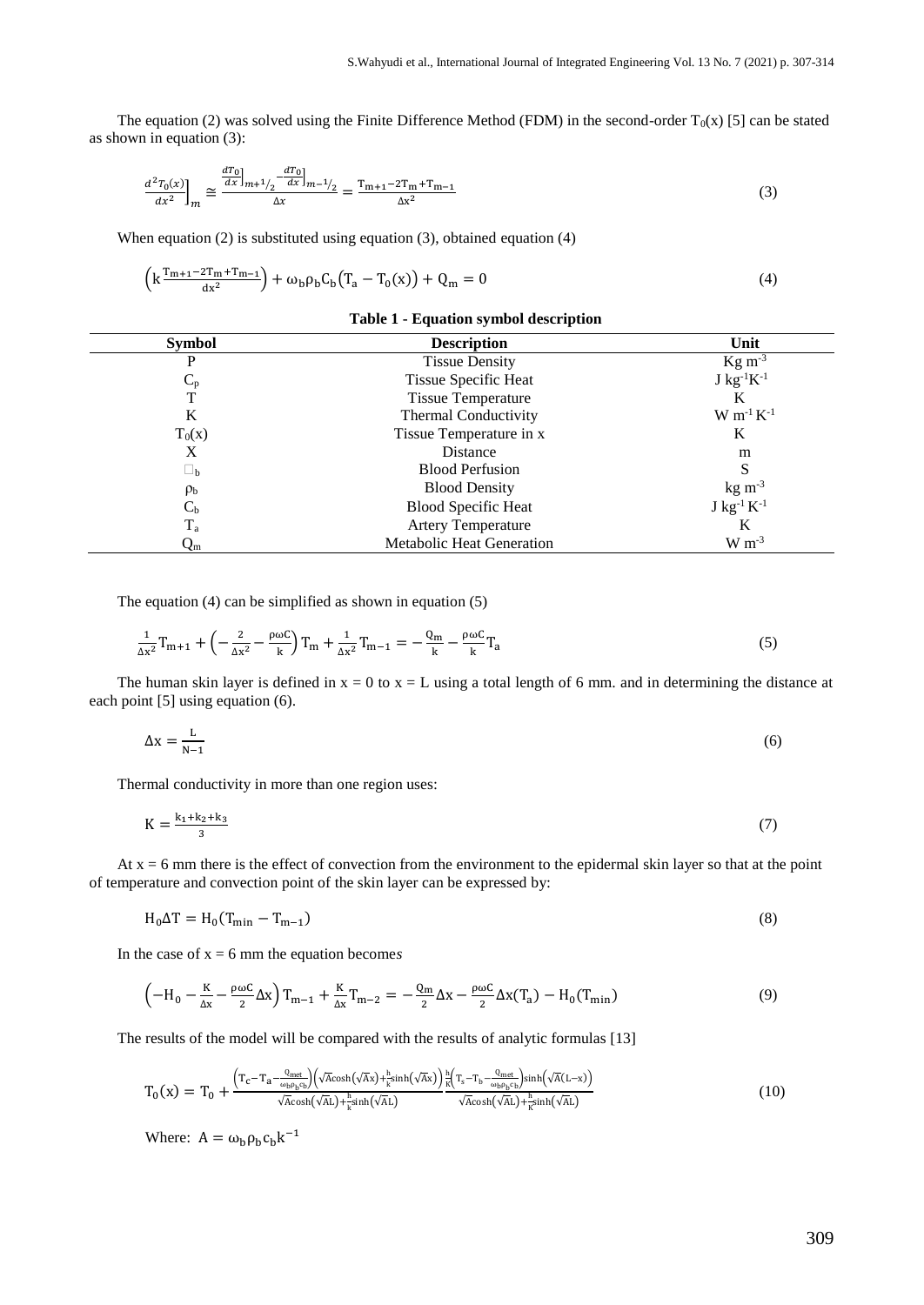# **4. Tissue Properties**

Based on literature studies conducted on previous Bioheat Transfer research, secondary data have been obtained and following the provisions of human samples aged 20-30 years and healthy.

| Table 2 - Skin tissue properties                          |                |              |                                      |           |  |  |
|-----------------------------------------------------------|----------------|--------------|--------------------------------------|-----------|--|--|
| <b>Tissue Properties</b>                                  | <b>Symbol</b>  | <b>Value</b> | Unit                                 | Reference |  |  |
| Conductivity<br>of<br>Thermal<br>Epidermis                | $K_1$          | 0.235        | $Wm^{-1} K^{-1}$                     | $[14]$    |  |  |
| Thermal<br>Conductivity<br>of<br>Dermis                   | $K_2$          | 0.445        | $Wm^{-1} K^{-1}$                     | $[14]$    |  |  |
| Thermal Conductivity of Fat                               | $K_3$          | 0.268        | $Wm^{-1} K^{-1}$                     | $[15]$    |  |  |
| Heat convection coefficient<br>between skin & surrounding | $H_0$          | 10           | $Wm^{-2}K^{-1}$                      | $[13]$    |  |  |
| Surrounding air temperature<br>Minimum                    | $\rm T_{min}$  | 294          | $\bf K$                              | $[16]$    |  |  |
| Surrounding air temperature<br>average                    | $T_{avg}$      | 296.86       | K                                    | $[16]$    |  |  |
| Surrounding air temperature<br>Maximum                    | $T_{max}$      | 302.3        | K                                    | $[16]$    |  |  |
| The arterial temperature                                  | $T_{a}$        | 310          | K                                    | [6]       |  |  |
| Body core temperature                                     | $T_c$          | 310          | K                                    | [6]       |  |  |
| Metabolic heat generation                                 | $Q_{\rm m}$    | 1190         | $W m^{-3}$                           | $[17]$    |  |  |
| Specific heat of blood                                    | c <sub>b</sub> | 3840         | $J$ Kg <sup>-1</sup> K <sup>-1</sup> | $[18]$    |  |  |
| Density of blood                                          | $\rho_{\rm b}$ | 1060         | $\text{Kg m}^{-3}$                   | [19]      |  |  |
| The blood perfusion                                       | $\omega_{h}$   | 0.000508     | $S^{-1}$                             | $[13]$    |  |  |

## **5. Result and Discussion**

#### **5.1 Mathematical Model**

Mathematical models are often created by modifying equations (2) to regulate the research conditions. In steady conditions are often made with the absence of heat loss. Determining the worth of the equation using the finite difference method which replaces the derivative within the equation . The mathematical model is tailored to the conditions experienced by the skin. These conditions provide the addition of convection from the environment at the skin surface  $x = 6$  mm as shown in equation (12), while in the skin layers as shown in equation (11).

at x< 6 mm

$$
\frac{1}{\Delta x^2} (T_{m+1}) + \left(-\frac{2}{\Delta x^2} - \frac{\rho \omega C}{k}\right) (T_m) + \frac{1}{\Delta x^2} (T_{m-1}) = -\frac{Q_m}{k} - \frac{\rho \omega C}{k} (T_a)
$$
\n(11)

at x=6mm

$$
\left(-H_0 - \frac{\kappa}{\Delta x} - \frac{\rho \omega C}{2} \Delta x\right) (T_{m-1}) + \frac{\kappa}{\Delta x} (T_{m-2}) = -\frac{Q_m}{2} \Delta x - \frac{\rho \omega C}{2} \Delta x (T_a) - H_0(T_{\min})
$$
\n(12)

#### **5.2. The Temperature Distribution of Human Skin Using the Finite Difference Method**

Temperature distribution data with a one-dimensional Finite Difference Method (FDM) show the effects of points used in finite difference methods. Figures 3, 4, and 5 show temperature distribution in three cases at the ambient temperature of 294 K (Tmin), 296.86 K (Tavg), and 302.3 K (Tmax) using the Finite Difference Method (FDM). The x-axis shows the space between points (meters) while the y-axis shows the temperature (K). Temperature may be a measure of the warmth or cold of an object. Distance point used is 0.0015 meters at 5 points, 0.000666667 meters in 10 points, and 0.00042857 meters at 15 points. Within the temperature distribution of 5 points distribution is seen on the surface and at the top , the distribution is that the lowest than the opposite points. the leads to the 10-point distribution look more evenly distributed where the row ranks have begun to seem with values between 5 points and 15 points. The results from the 15 points case look high and evenly distributed than the point with the very best in starting to the top that approaching the blood heat value at 310 K. The temperature distribution produced at the five points isn't more accurate than the results at 10 point. and therefore the results at 10 points aren't more accurate than the results at 15 points. This shows the worth of accuracy will increase with increasing points used. that's because the finite difference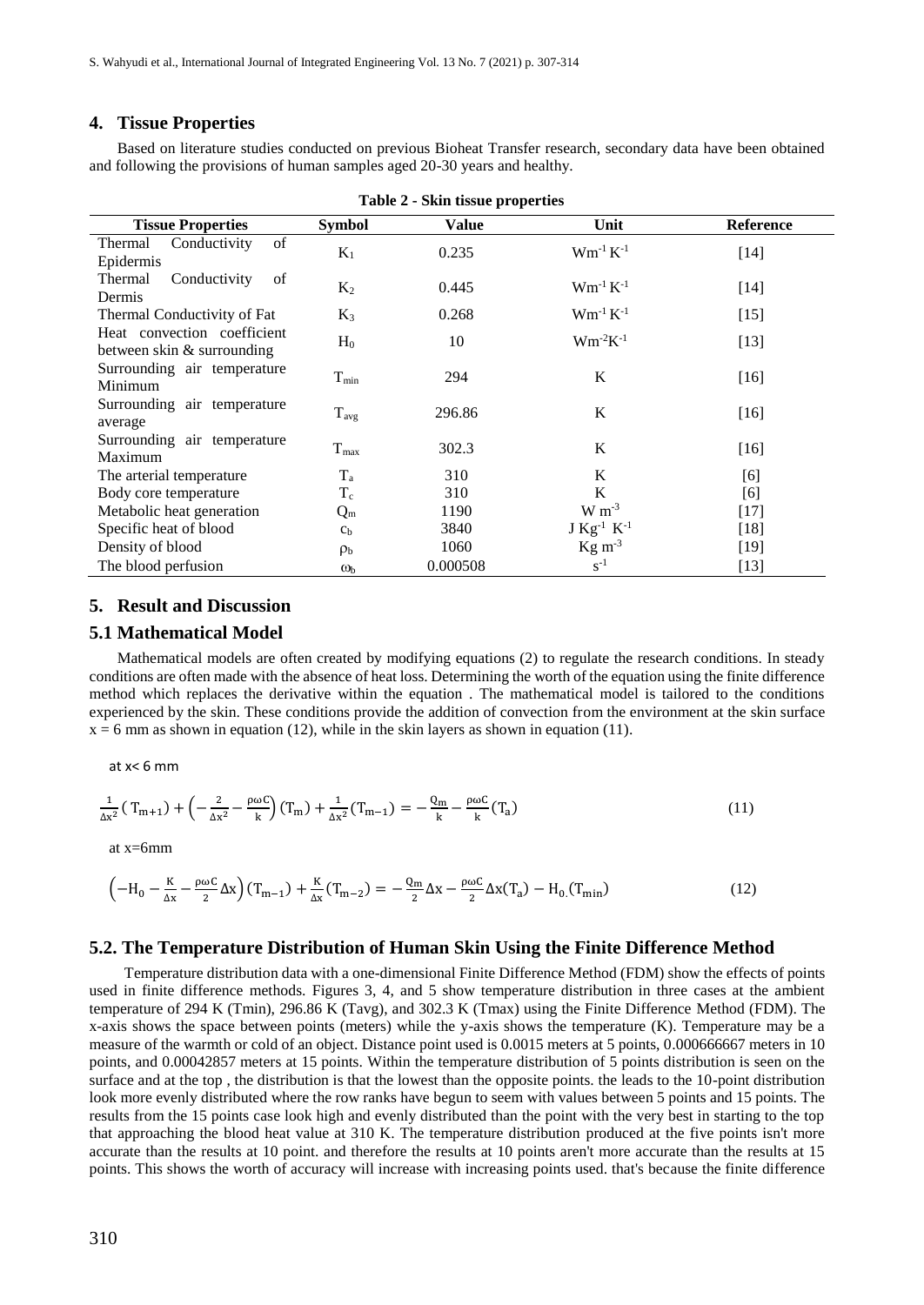method that utilizes the points within the left and right areas that are calculated. Thus, increasing the amount of points within the finite-difference analysis increases the accuracy of the info obtained.<br>
Minimum Temperature using Finite difference at 5,10 and 15 Points



**Fig. 3- Relationship between 5, 10, and 15 points Distance to Temperature at Tmin temperature using the finite difference method**



**Fig - 4 Relationship between 5, 10, and 15 points Distance to Temperature at Tavg temperature using the finite difference method**



**Fig. -5 Relationship between 5, 10, and 15 points Distance to Temperature at Tmax temperature using the finite difference method**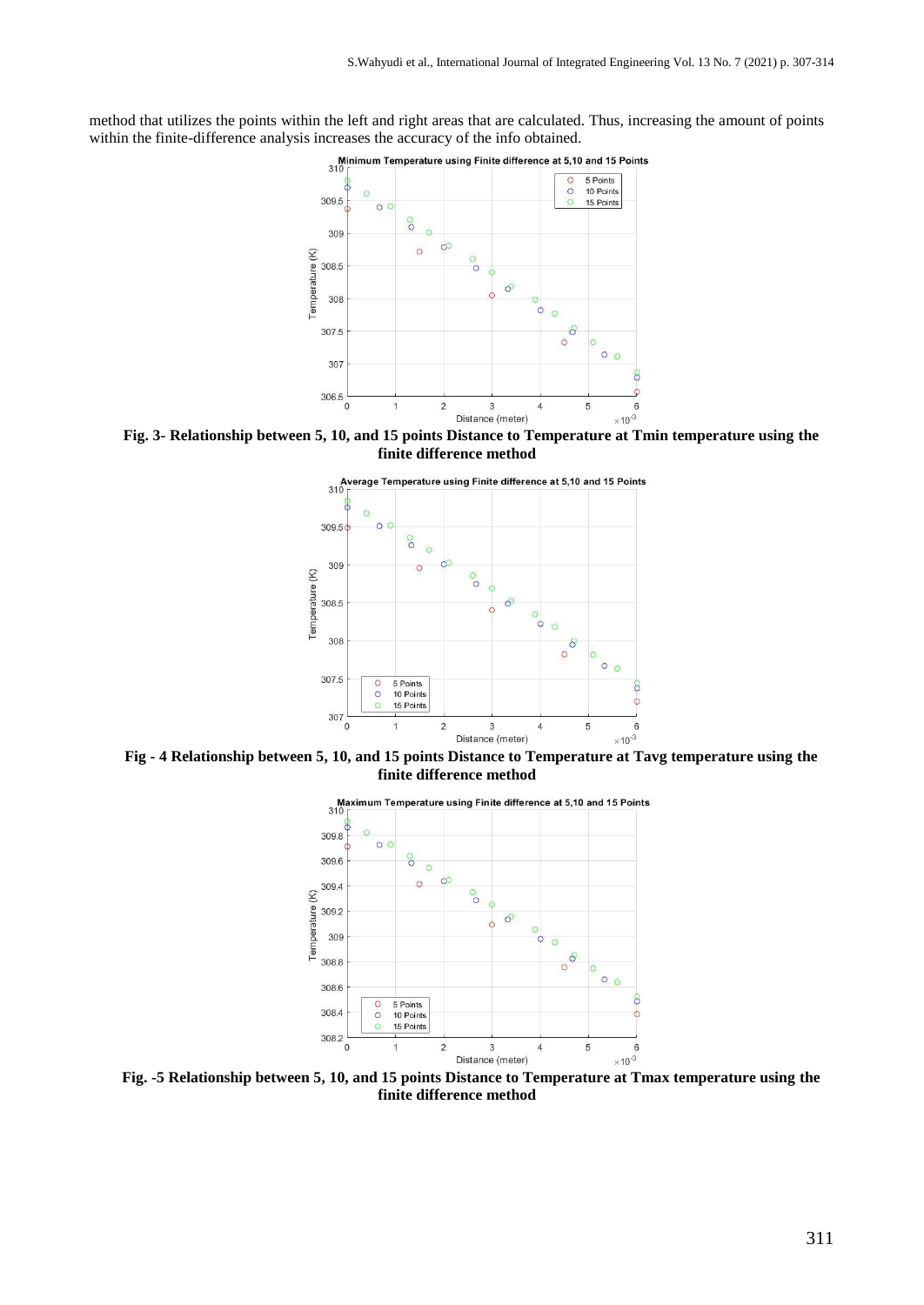# **5.3 Error Comparison from the Finite Difference Method and Analytical Method in Temperature Distribution**

 The Errors percentage were obtained from a comparison of the Finite Difference Method to the analytical formula in equation (1).



**Fig. -6. Error in 5,10 and 15 points temperature distribution results with the maximal ambient temperature**



**Fig.- 7. Error in 15 points temperature distribution results with three ambient temperature conditions**

Figure 6 shows the error of temperature distribution within the 5,10 and 15 points case of the finite difference to analytical methods at ambient temperatures 302.3 K (T max). While figure 7 illustrates the error of temperature distribution end in the 15 points at the ambient temperature of 294 K (T min), 296.86 K (T avg), and 302,3 K (T max). The x-axis showing the space between points (meters) while the y-axis shows the error (%). Figure 6 shows the error within the temperature distribution of 5.10 and 15 points obtained from the share difference between the Finite Difference Method and therefore the analytical formula. within the three graphs, there was a rise and reduce at maximum ambient temperature (T max) the very best error value was obtained at 5 points with a mistake tendency of 0.13% followed by 10 points of 0.11% and 15 points with 0.09%. validation of analytical and experimental results are often valid and used if a mistake percentage of but 15% is obtained [20]. By watching the results of errors that exist within the temperature distribution of 5.10 and 15 points but 15%, the experimental results are valid. that's because the finite difference mathematical model has been conditioned to the particular condition during a steady-state and includes convection parameters outside the skin to finish the model.

Figure 7 explains the quantity of error within the temperature distribution of 15 points from the share between the Finite Difference method and analytical formulas in three environmental temperature conditions. The three graphs have a mistake tendency below 0.2% with the very best error achieved by a graph with a minimum ambient temperature while rock bottom error is reached by a maximum ambient temperature. With a mistake value below 0.2%, the mathematical model may be a finite difference valid and appropriate. this will occur because the environmental temperature plays a task within the amount of warmth transfer that's available and flows to the skin. The calculation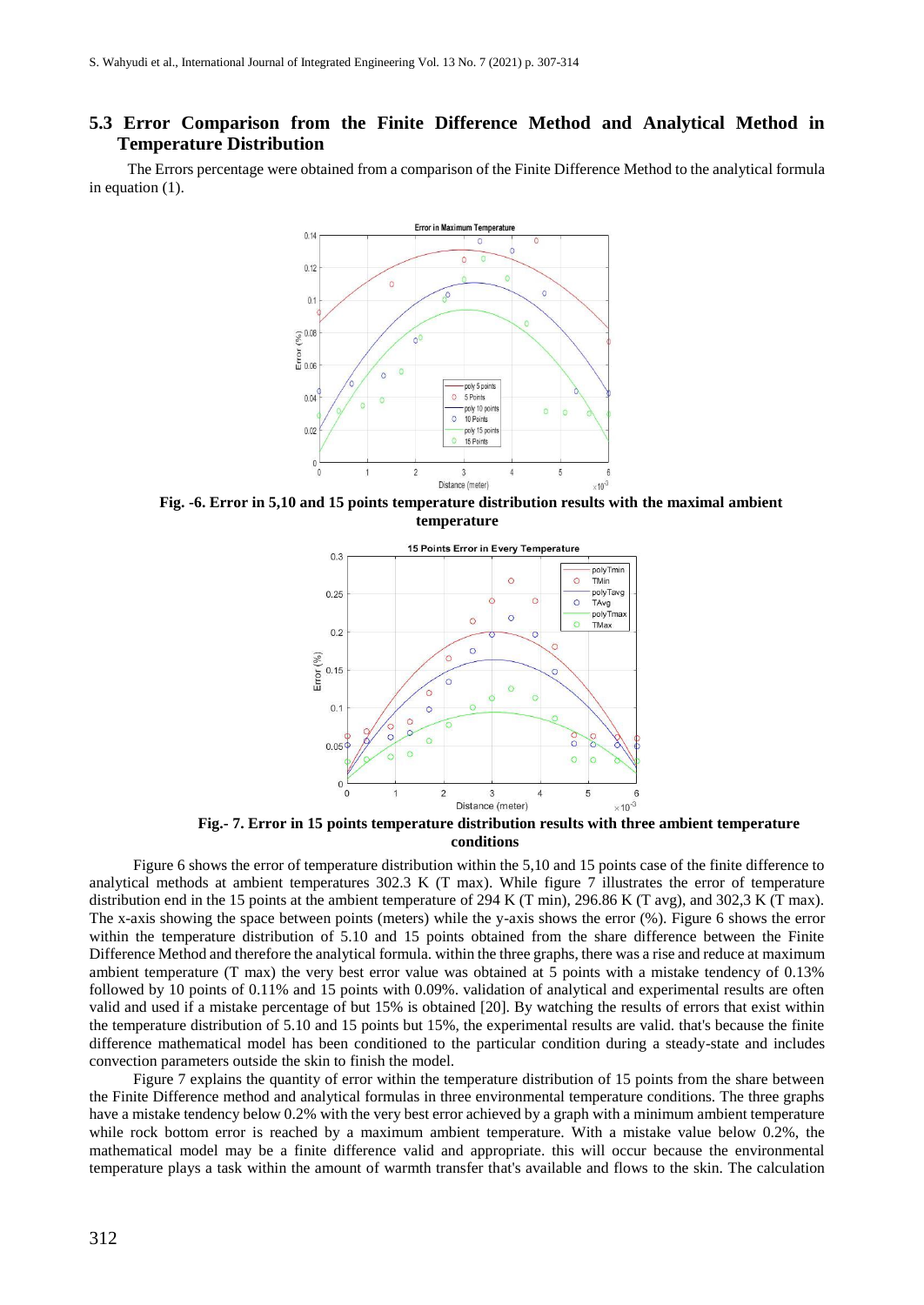will determine the initial value of the temperature received on the surface of the skin. the upper the temperature of the environment, the better it's for the body to take care of its blood heat.

# **5.4 Effect of Thermal Conductivity Layers in Bioheat Transfer Against Temperature Distribution in Human Skin Using the One-Dimensional Finite Difference Method**

 This study shows the effect of thermal conductivity on the use of the one-dimensional finite-difference in determining the temperature distribution of the human skin layer and the effect of points used in the finite difference method. In figures 8, 9, and 10 show the connection between temperature and point distance within the skin layer using the finite difference method. The x-axis showing the space between points (meters) while the y-axis shows the temperature ( K ). Temperature may be a measure of the heat or cold of an object. Distance point used is 0.0015 meters at 5 points, 0, 000666667 meters in 10 points, and 0,00042857 meters at 15 points. The image above shows that in three environmental conditions graph gradually drops through layers to the outer (epidermis).

The thermal conductivity of various layers has no significant effect. the worth of temperature distributed between points increases regularly from the core of the body to the outer layer of human skin. that's because the finite difference method that utilizes points within the area before and after. The thermal conductivity of various skin layers plays a task within the finite difference method. Differences in conductivity values during a layer resulting load at the purpose before. there's a change in thermal conductivity where some extent is suffering from another point in order that the results obtained are evenly shaped. Changes in environmental temperature affect the temperature distribution in human skin. the higher the ambient temperature, the higher the temperature distribution in the skin layer. so that the body will respond through the thermoregulation process to maintain heat balance in the body



**Fig.- 8. Graphic Relationship of the 5-point Distance to Temperature at 3 ambient temperature conditions**



**Fig.- 9. Graphic Relationship of 10-point Distance to Temperature at 3 ambient temperature conditions**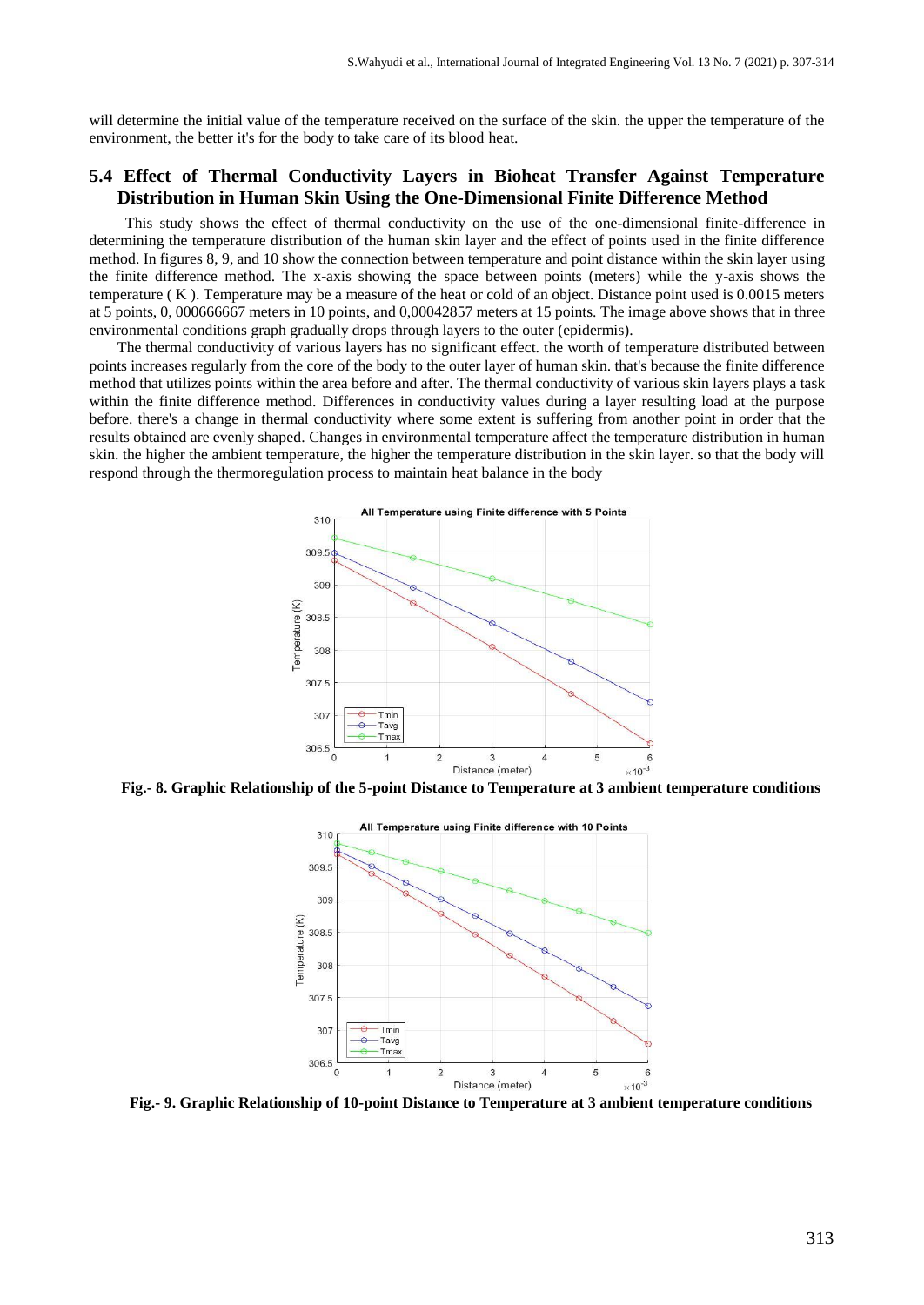# **6. Conclusion**

- 1. The errors percentage of temperature distribution of 5.10 and 15 points about 0.11 % of results of FDM compared analytic solution.
- 2. Changes in environmental temperature affect the temperature distribution in human skin
- 3. The thermal conductivity of various layers has no significant effect, the worth of temperature distributed between points increases regularly from the core of the body to the outer layer of human skin



**Fig.- 10. Relationship between 15 points distance to Temperature at 3 ambient temperature conditions**

# **Acknowledgement**

The author would like to acknowledge the Mechanical Engineering Department, Brawijaya University, Malang, Indonesia.

## **References**

- [1] Ashim, K.D. (2017) Heat and mass transfer a biological context second edition. New York: CRC Press
- [2] Pennes, H.H. (1948) Analysis of tissue and arterial blood temperature in the resting human forearm, Journal of Applied Physics Volume 1 pp 93-122
- [3] Tansey, E. A., & Johnson, C. D, (2015). Recent advances in thermoregulation. Advances in Physiology Education, 39(3),39-48
- [4] Wong, R., Geyer, S., Weninger, W., Guimberteau, J.-C., & Wong, J. K. (2015). The dynamic anatomy and patterning of skin. Experimental Dermatology, 25(2), 92–98
- [5] Cengel, Y. A., & Afshin, J, (2015). Heat and mass transfer: a practical approach fifth edition New York: McGraw-Hill
- [6] Nashima, B., Anup, S., Moshju, A., & Choudhury, A.A.R, (2013) IOSR Journal of Engineering (IOSRJEN) Volume 3, PP 43-49
- [7] Forghani, P., Ahmadikia, H., & Karimipour A. (2015), Non-Fourier boundary conditions effects on the skin tissue temperature response, Heat Transfer-Asian Research pp1-20
- [8] Ezzat, M.A., AlSowayan, N. S., Al-Muhiameed, Z. I. A., & Ezzat, S. M., (2014). Fractional modeling of pennes' bioheat transfer equation. Heat and Mass Transfer, 50(7), 907–914
- [9] Nantu, S, (2016). A novel Pennes' bioheat transfer equation with memory-dependent derivative. Mathematical Models in Engineering. Volume 2. 151-157
- [10] Assunta, A., Luca, B., Marcello, l., Claudio, T., & Giuseppe, V, (2019). Bioheat transfer in a spherical biological tissue: a comparison among various models. Journal of Physics: Conference Series
- [11] Kashcooli, M., Salimpour, M. R., & Shirani, E., (2017). Heat transfer analysis of skin during thermal therapy using thermal wave equation. Journal of Thermal Biology, volume 64, 7–18
- [12] Chu, K. F., & Dupuy, D.E, (2014) Thermal ablation of tumours: biological mechanisms and advances in therapy Nature Reviews Cancer volume 14 199-208
- [13] Deng, Z.S., & Liu, J, (2002). Analytical study on bioheat transfer problems with spatial or transient heating on skin surface or inside biological bodies, Journal of Biomechanical Engineering, Volume 124 pp 638–649
- [14] Stanko, S., & Đani, J, (2013) A system for model-based quality assessment of burn-protective garments (Case Studies in Control: Putting Theory to Work). (London: Springer Science & Business Media) Chapter 9 pp 257-285